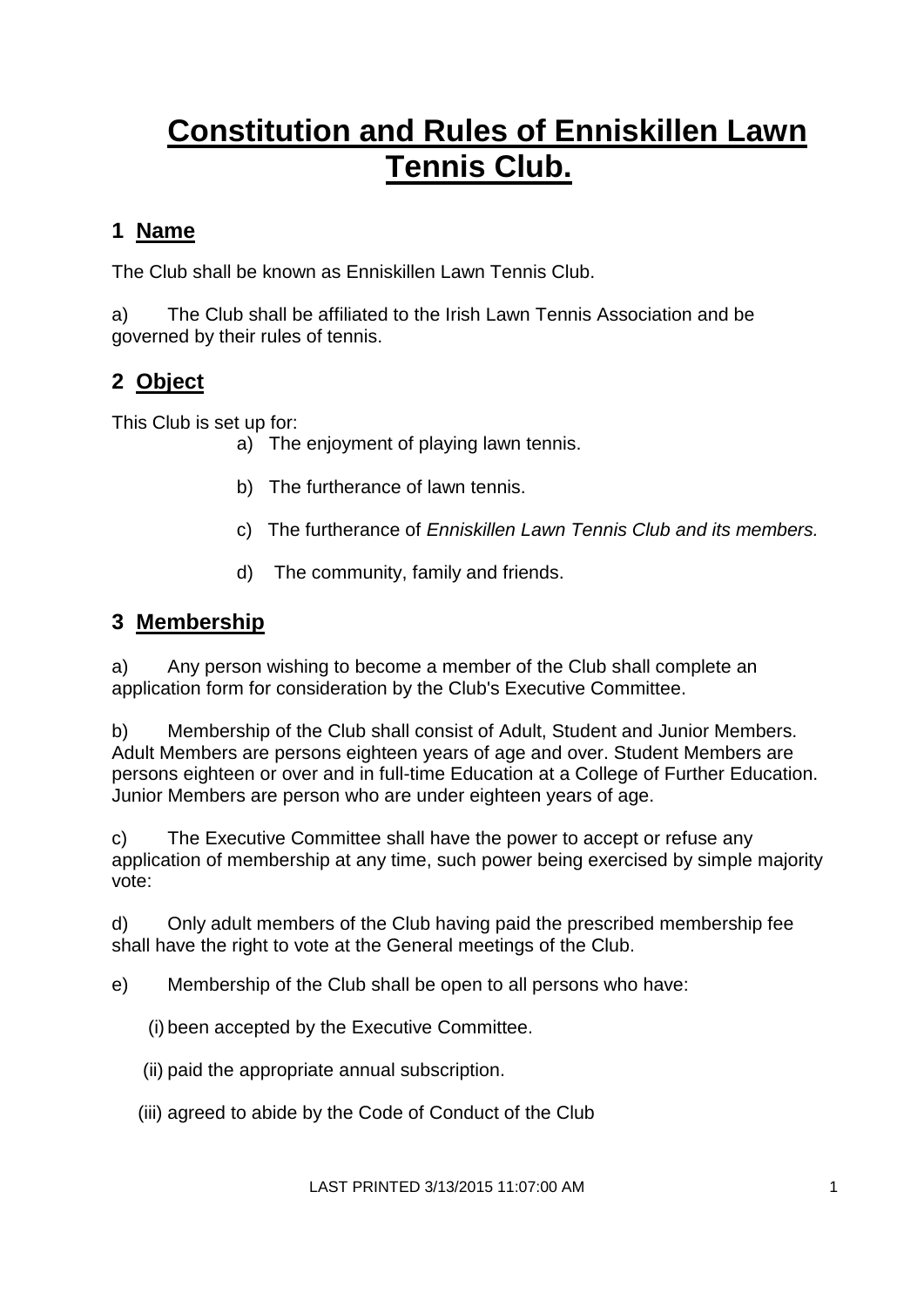# **4 Annual Subscription**

a) New members, excluding juniors, joining the Club are required to pay to the Hon. Treasurer a once only joining fee in addition to the annual subscription.

b) The annual subscription, joining fee and all other related yearly fees will be determined at the Annual General Meeting.

c) Person(s) applying for membership of the Club shall forward with their application form the annual subscription and joining fee to the Membership Secretary.

d) Each member shall pay to the Hon. Treasurer the relevant subscription. The Club year runs from 1 January to 31 December of the same year. Renewal of annual subscription shall be paid before the 31 March each year.

e) Non payment of the annual subscription after the 31 March will disqualify such members from taking any part, active or otherwise, in the affairs of the Club.

f) Non payment of the annual subscription after the 31 March will result in the lapse of the person's Membership and will require the person(s) to pay the joining on fee and the annual subscription fee if the person(s) wish to re-apply to join the Club.

# **5 Discipline**

a) The Code of Conduct for all class of members, both on and of the court of play is:

#### **OFFENCES INCURRING A VERBAL WARNING:**

- (i) Offensive language.
- (ii) Racket Abuse.
- (iii) Court Abuse.
- (iv) Unsportsmanlike Behaviour

*\* \* \* TWO VERBAL WARNINGS WILL INCUR A 2-WEEK SUSPENSION \* \* \**

#### **SERIOUS MISCONDUCT:**

(i) Wilful damage to Club Property.

(ii) Physical fighting.

 (iii) Conduct which in the opinion of the Executive Committee constitutes serious misconduct.

#### *\*\*\* THE PENALTY FOR SERIOUS MISCONDUCT IS IMMEDIATE SUSPENSION - THE PERIOD OF TIME TO BE DECIDED BY THE EXECUTIVE COMMITTEE. \* \* \**

LAST PRINTED 3/13/2015 11:07:00 AM 2 b) Only a committee member may give a verbal warning directly to the offending member at the time of the offence.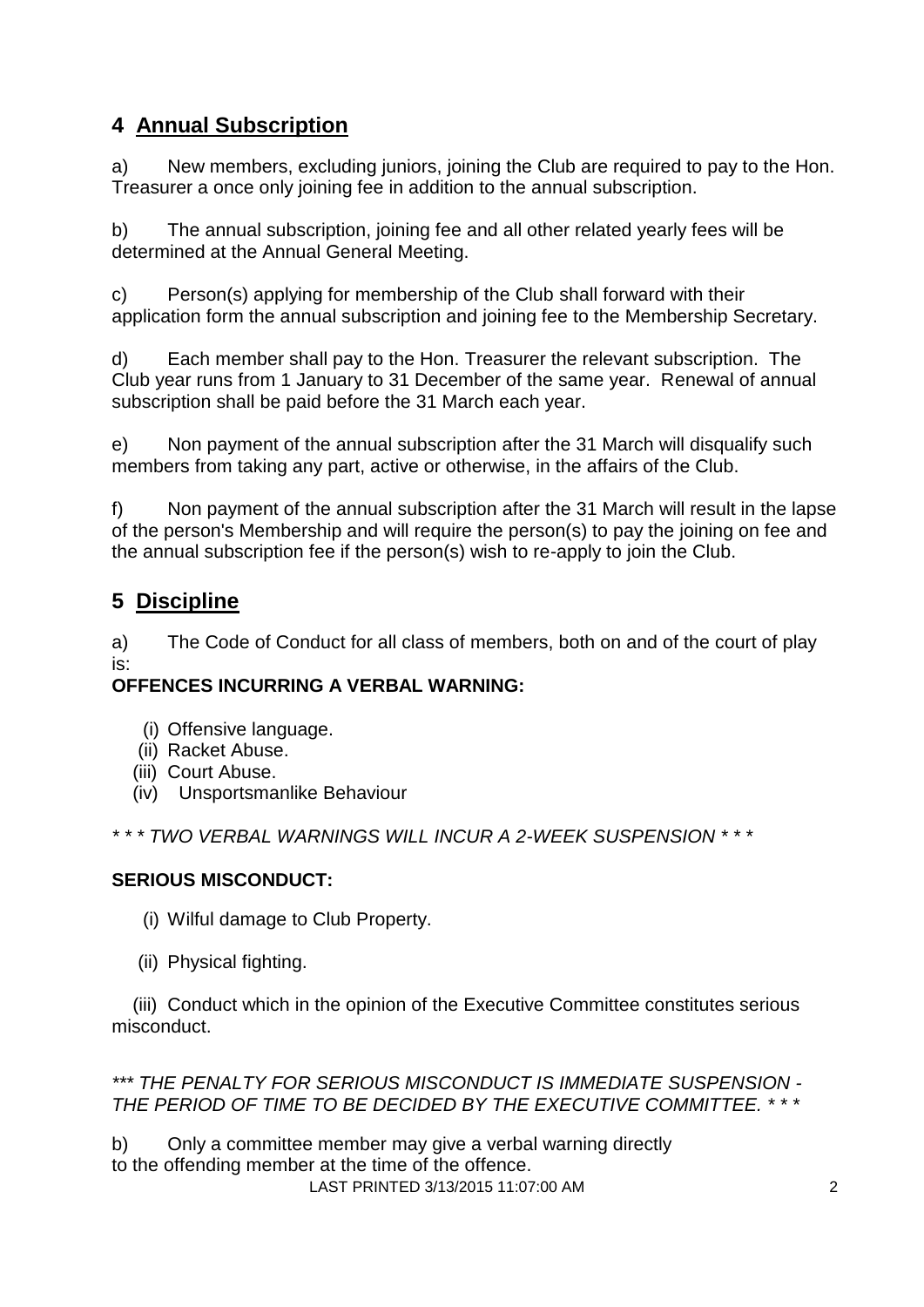c) A written or verbal account of any verbal warning given must be conveyed to the Club Secretary within 10 days (including Saturday and Sunday) of the offence, by the committee member involved.

d) On receipt of the verbal warning the Club Secretary/Committee Member shall write to the member(s) concerned confirming a verbal warning has been noted against the person's name(s) and unless the person(s) wish to appeal this decision, the verbal warning will apply for 1 year from the date of the last committee meeting.

e) A member(s) may appeal against a verbal warning/serious conduct by submitting a request in writing for a personal hearing to the Club Secretary, and it must be within 7 days of receipt of the letter as mentioned in 5(d)

f) All appeals shall be heard and decided by the Executive Committee on single majority vote. The decision of the Executive Committee on all matters of misconduct shall be final.

g) It is the responsibility of all members to ensure the Code of Conduct is upheld. If any member witnesses a breach of the Code of Conduct it is their duty to inform the Secretary or Committee Member within 7 days of the offence.

h) All matters brought to the attention of the Club Secretary will be discussed at the next Executive Committee Meeting. If a 'VERBAL WARNING' is in order the above procedure shall be followed (Refer to Rule 5(d)).

## **6 Annual General Meeting**

a) The Annual General Meeting should be convened before the end of November each year. At least 14 days notice in writing of the Annual General Meeting shall be given to each ADULT or FAMILY with a membership, by the Secretary of the Club. The notice shall include the Agenda, proposed changes to the constitution (Refer to Rule 11) and the time and place of the meeting.

b) The outgoing Chairperson will invite a person to act as Chairperson at the Annual General Meeting.

c) The acting Chairperson does not have a vote except in the event of equality.

d) Annual General Meetings can take place provided twelve adult members are present.

e) If the quorum is not reached, then the meeting will be adjourned to the same time, same day and same place the following week without a quorum being required.

f) The Annual General Meeting shall include the Chairperson's, Secretary's, Membership Secretary's and Treasurer's Reports, the election of Committee Members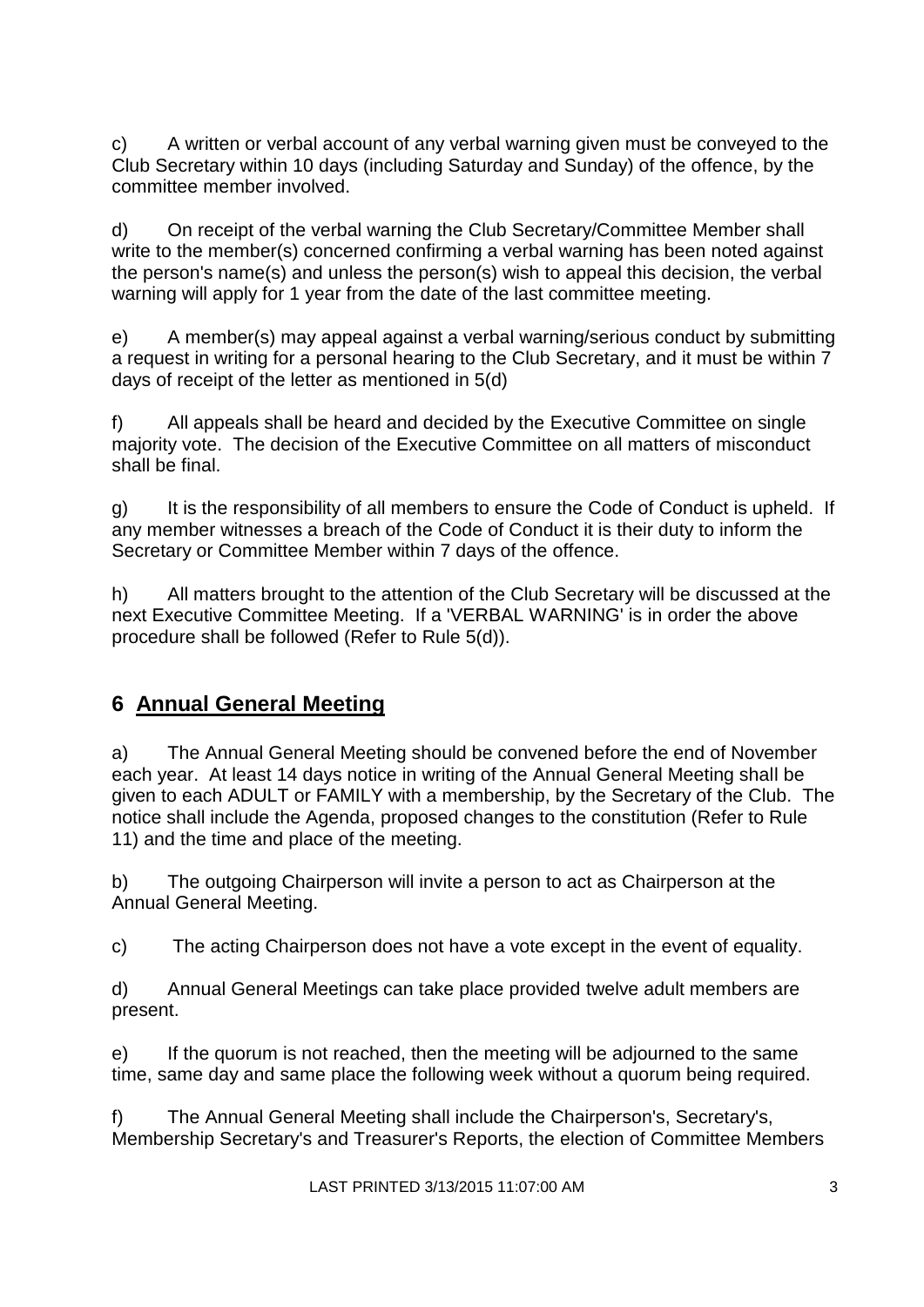and any other matters scheduled on the agenda. Strict adherence to the Agenda will be observed.

g) The Chairperson, Secretary, Assistant Secretary and Treasurer shall be elected as the Executive Committee at the Annual General Meeting. In addition a maximum of four other ladies and four other gentlemen may be elected to the Executive Committee. A Junior Committee shall also be elected at the Annual General Meeting, and will focus on all matters relating to juniors. The Junior Committee shall consist of a Junior Coordinator, who may sit on the Executive Committee, and three other adult members and three other junior members.

h) Auditors, Trustees, and Vice-presidents, who will not be regarded as Office Bearers, may be appointed at the Annual General Meeting.

I) All Club offices to be held for one year and be subject to Annual Election.

j) Voting at Annual General Meetings and Extraordinary General Meetings shall be by secret ballot only if there is more than one person proposed and seconded. A name may only go forward for a position on the Executive Committee when accompanied by a proposer and seconded in writing prior to the Annual General Meeting.

## **7 Extraordinary General Meeting**

a) An Extraordinary General Meeting can be held on a signed requisition of twenty or more adult members of the Club or by the direction of the Executive Committee. Such requisitions shall be given to the Secretary of the Club stating the reason for calling an Extraordinary General Meeting and the items to be on the Agenda.

b) Notice for the Extraordinary General Meeting shall be the same as that for the Annual General Meeting. (Refer to 6(a)).

c) The Chairperson will invite a member to act as Chairperson at the Extraordinary General Meeting.

d) The acting Chairperson does not have a vote except in the event of equality.

e) The Extraordinary General Meeting can take place provided twenty adult members are present.

f) If the quorum is not reached then the meeting will be adjourned to the same time, same day and same place the following week without a quorum required.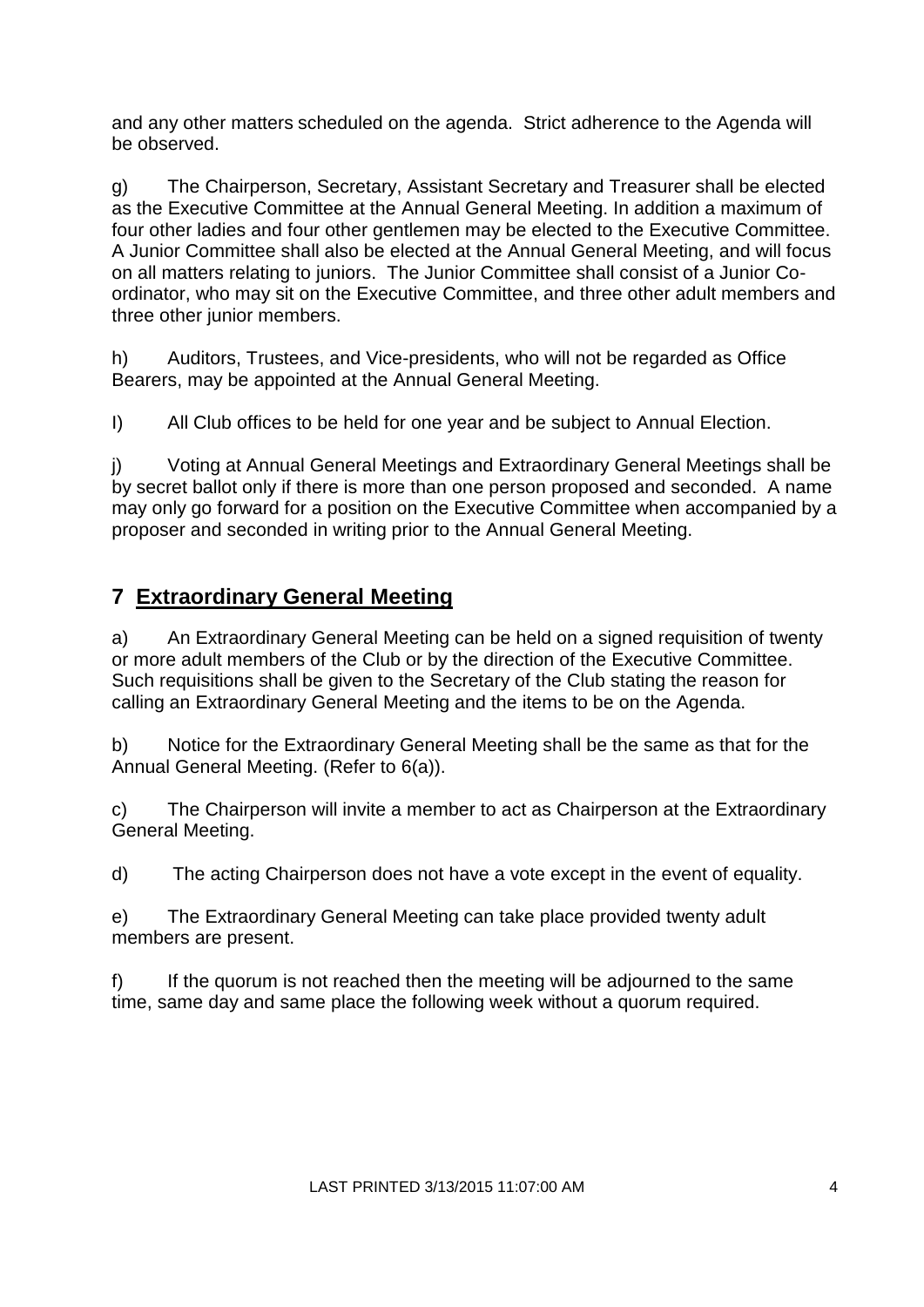# **8 The Executive Committee**

a) The Executive Committee shall have overall control of all Club activities, finance and of all the matters pertaining to the general conduct and welfare of the Club. It shall have the power to appoint sub-committees when necessary and to delegate to any such sub-committee any powers except the election or rejection of members.

b) The Executive Committee shall meet at a suitable time after the Annual General Meeting to set the time and place for further meetings. A quorum of 5 committee members is required for Executive Committee Meetings. It will elect team coaches, organise Club events, coaching and be responsible for the overall finance of the Club.

c) The Executive Committee shall provide the necessary support and assistance to the team coaches to carry out their job.

d) The Executive Committee may organise matches and/or exhibition matches and reserve such courts as they deem necessary for the purposes.

e) Resignations from the Committee must be in writing and if not withdrawn will be discussed at the next meeting.

f) The Committee shall have the power to fill any vacancies which arise with full voting power. .

h) The Committee shall set all Club fees and other charges except annual subscriptions and related yearly fees.

I) The Committee shall have the power to suspend any member who in their opinion has been guilty of gross misconduct or wilful breach of Club Rules.

j) Expulsion can only take place at the Annual General Meeting.

k) Committee members failing to attend three meetings in a row without apology are disqualified from the Committee.

l) The Chairperson will only have a vote in the event of equality.

m) The Executive Committee will have the absolute authority on every question of order and will be the sole interpreter of the Rules of the Club.

#### **9 General Rules of the Club**

a) No player can play for the Club unless the person is a member.

b) All members are obliged to uphold the good name of the Club and have the best interests of the Club in mind at all times, both on and off the court of play.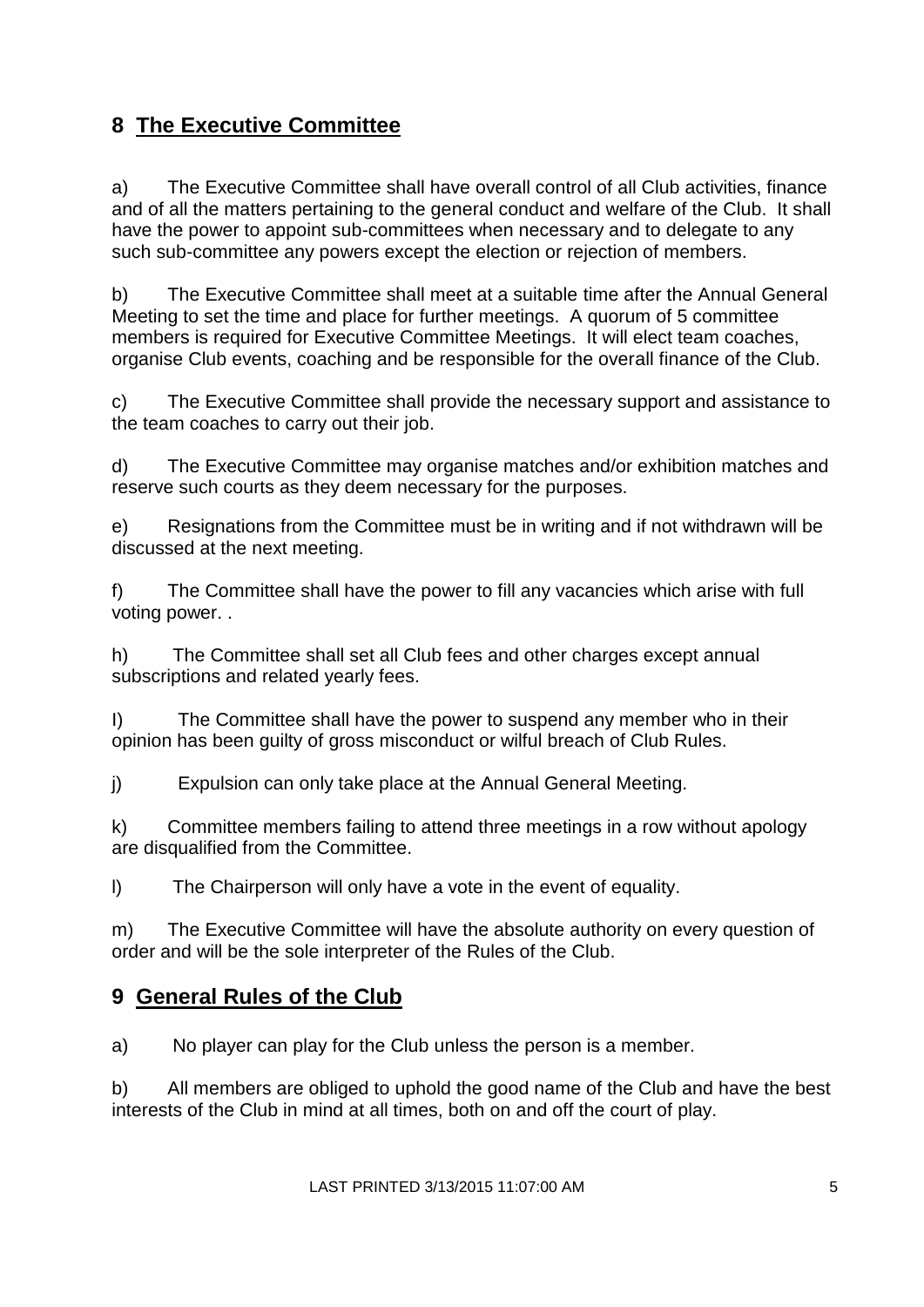c) The Hon. Treasurer shall collect and take charge of the funds of the Club, keep regular and correct accounts and books, showing the receipts and expenditure and financial affairs of the Club and shall report the state of the funds at the Annual General Meeting and to the Executive Committee when required.

d) All games of tennis shall be conducted according to the rules of Tennis Ireland.

e) No member shall play tennis unless in footwear which will not damage or mark the courts. All players are expected to wear correct tennis attire. No sweets or drink (apart from water) are allowed on court.

f) The same set of players shall not occupy any court for more than one hour if other entitled members are waiting to play and no other court is available. Singles shall give preference to doubles.

g) Tennis shall start on the hour and finish on the hour where possible.

h) Junior members shall not be allowed to play during Club evenings unless agreed by the Executive Committee.

i) As the courts are leased from the Western Education and Library Board the Collegiate School has rights to the courts at certain times as stated in the lease.

j) VISITORS. No person resident within FIVE miles of Enniskillen shall be introduced as a visitor more than once unless such a person is a potential member.

k) Playing visitors may be introduced by a member who shall be responsible for entering particulars in the visitor's book and for the payment of the visitor's fee.

1) Members wishing to resign from the Club should give notice in writing to the Secretary of the Club.

m) General grievances or complaints shall be conveyed in writing to the Club Secretary who will raise the matter at the next Executive Committee Meeting. It is at the discretion of the Executive Committee to take whatever action they think appropriate including no right of appeal if the Executive Committee so wishes.

n) All Club matters whether coaching, organising events, approaches from other Organisations/Clubs for Club members/players shall come through the Executive Committee.

o) The colours of the Enniskillen Lawn Tennis Club shall be white, navy and green.

p) A President may be elected at an Annual General Meeting to serve for a minimum of three years. Following this period an election may take place to appoint a new President. The maximum period before an election of a new President or reappointment will be seven years.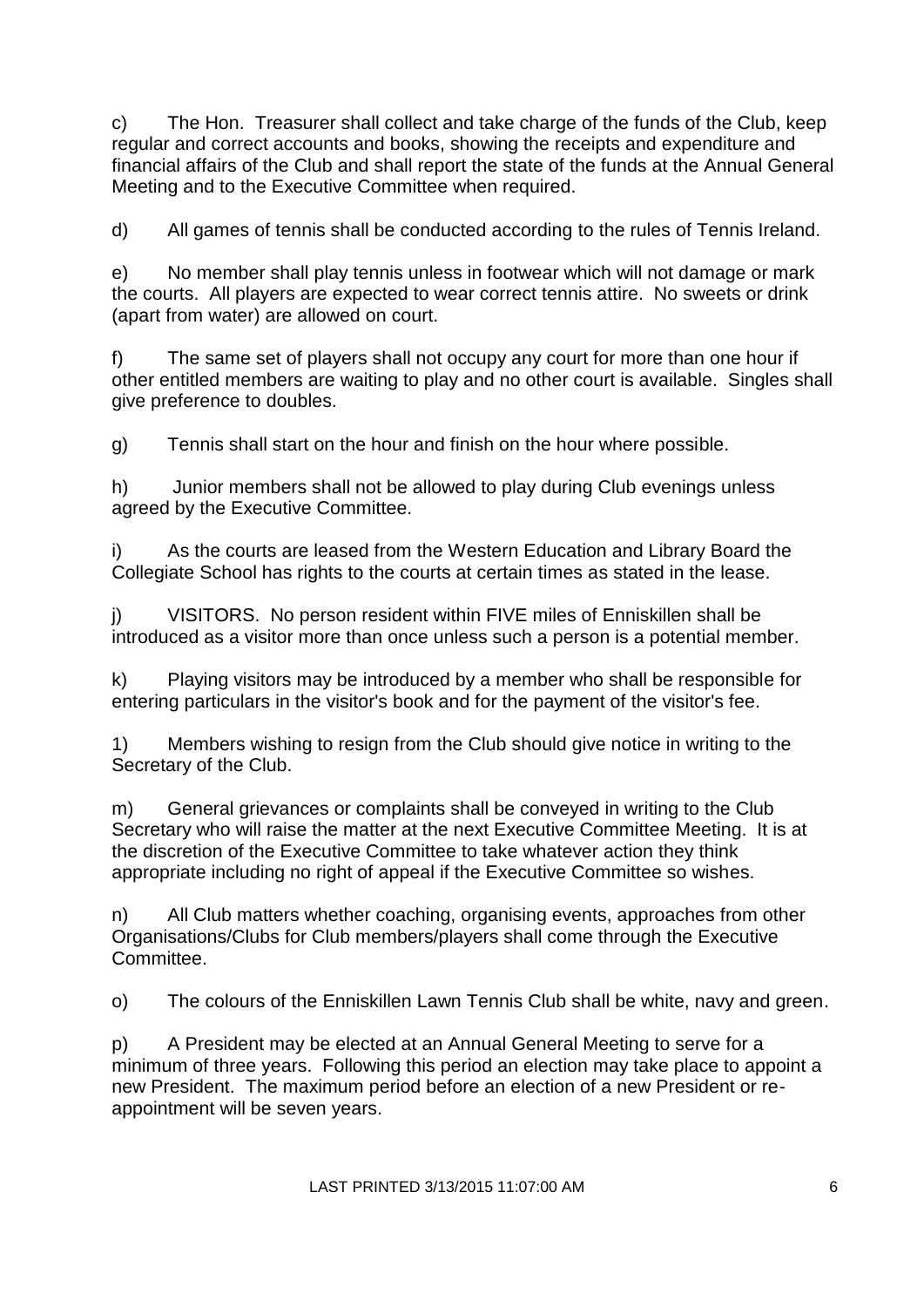## **10 Child Protection Policy Statement**

Enniskillen Lawn Tennis Club is fully committed to safeguarding the well being of its members. Every individual in the club should at all times show respect and understanding for their rights, safety and welfare, and conduct themselves in a way that reflects the principles of the club and the guidelines contained in the Code of Ethics and Good Practice for Children's Sport.

"Children have the right to be protected from all forms of violence; they must be kept safe from harm, and they must be given proper care by those looking after them " (Article 19 ; UN Convention on the Rights of the Child)

All children's sport should be conducted in an atmosphere of fair play. Ireland and the UK have adopted and are committed to the European Code of Sports Ethics, which defines fair play as:

"much more than playing within the rules. It incorporates the concepts of friendship, respect for others and always playing within the right spirit. Fair play is defined as a way of thinking, not just a way of behaving. It incorporates issues concerned with the elimination of cheating, gamesmanship, doping, violence (both physical and verbal), exploitation, unequal opportunities, excessive commercialism and corruption." (European Sports Charter and Code of Ethics, Council of Europe, 1993)

**The Childcare Act 1991 (ROI) and The Children's (NI) Order (1995)** are based on a clear and consistent set of principles designed with the common aim of promoting the welfare of children.

Children have the right to be safe. All coaches should ensure that this fundamental principle takes precedence over all other considerations.

To ensure that best practice is being followed by this club we shall work closely with our Governing Body. In order to promote the best practice in children's sport, we shall comply with the guidelines as set out in Section 2.7 of the Code of Ethics and Good Practice for Children's Sport which are:

- Adopt and implement the Code of Ethics and Good Practice for Children's Sport as an integral part of its policy on children in the Club
- Have its constitution approved and adopted by clubs members at an AGM or EGM
- Permit all members over 16 years of age to vote, where possible, in the running of their junior section. One parent / guardian should have one vote for all their children under 16 years of age, where relevant
- Ensure that the Club Management Committee is elected or endorsed by registered club members at each AGM
- Adopt and consistently apply a safe and clearly defined method of recruiting and selecting Sports Leaders
- Clearly define the role of the committee members, all Sports Leaders and parents/ guardians
- Appoint/reappoint at least one Children's Officer at the AGM as outlined in the C.o.E. In the event that a club caters for both boys and girls, one children's officer of each gender should ideally be appointed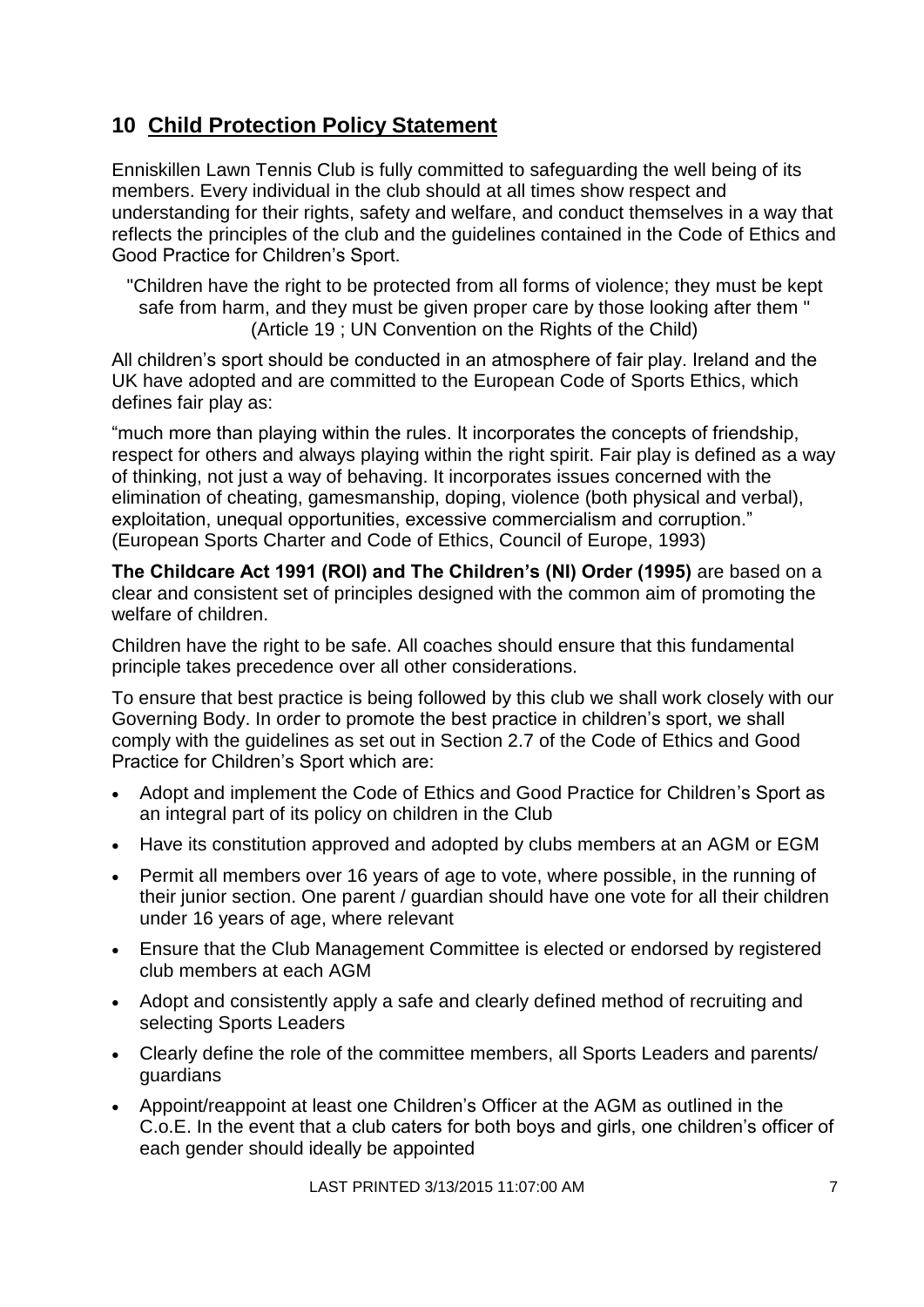- Appoint one of the Children's Officers to act as Designated Officer to liaise with the Statutory Authorities in relation to the reporting of allegations or suspicions of child abuse. Any such reports should be made according to the procedures outlined in this Code/Children's First
- Ensure best practice throughout the club by disseminating its code of conduct, including the disciplinary, complaints and appeals procedures in operation within the club to all its members. The club's code of conduct should also be posted in all facilities used by the club
- Have in place procedures for dealing with a concern or complaint made to the Statutory Authorities against a Committee Member or Sports Leader. Regulations should stipulate that a Sports Leader who is the subject of an allegation which has been reported to the Statutory Authorities, should stand aside while the matter is being examined. S/he should be invited to resume full duties immediately if s/he is vindicated
- Ensure that relevant Sports Leaders report to the Club Management Committee on a regular basis.
- Encourage regular turnover of committee membership while ensuring continuity and experience.
- Develop effective procedures for responding to and recording accidents/ incidents
- Ensure that any unusual activity (high rate of drop-out, transfers, etc.) is checked out and reported by the Designated Officer to Tennis Ireland
- Ensure that all club members are given adequate notice of AGMs and other meetings
- Ensure that all minutes of all meetings (AGMs / EGMs / Committees) are recorded and safely filed.

This policy applies to all those involved in Enniskillen Lawn Tennis Club, coaches, administrators, officials, volunteer drivers, parents and young people.

Copies of the full policy and detailed guidelines on recruitment, reporting, recording accidents/incidents, bullying, away trips and use of photography are available from the designated person or any club official.

All members will have access to the relevant Code of Conduct, the club's Child Protection Statement and the Constitution. On annual renewal of membership all members agree to abide by the Code of Conduct, the Constitution and the Child Protection Policy. All junior club members and coaches should sign their respective Codes of Conduct.

#### **CHILDREN'S OFFICERS**

LAST PRINTED 3/13/2015 11:07:00 AM The club shall appoint on a yearly basis, if possible, a male and female who have remits as Children's Officers. It is recommended that these positions be reviewed regularly, i.e. 2-3- years while maintaining consistency on the committee. This will include attending relevant training courses, liaising with relevant agencies when necessary and bringing to the attention of the General Committee any incidents or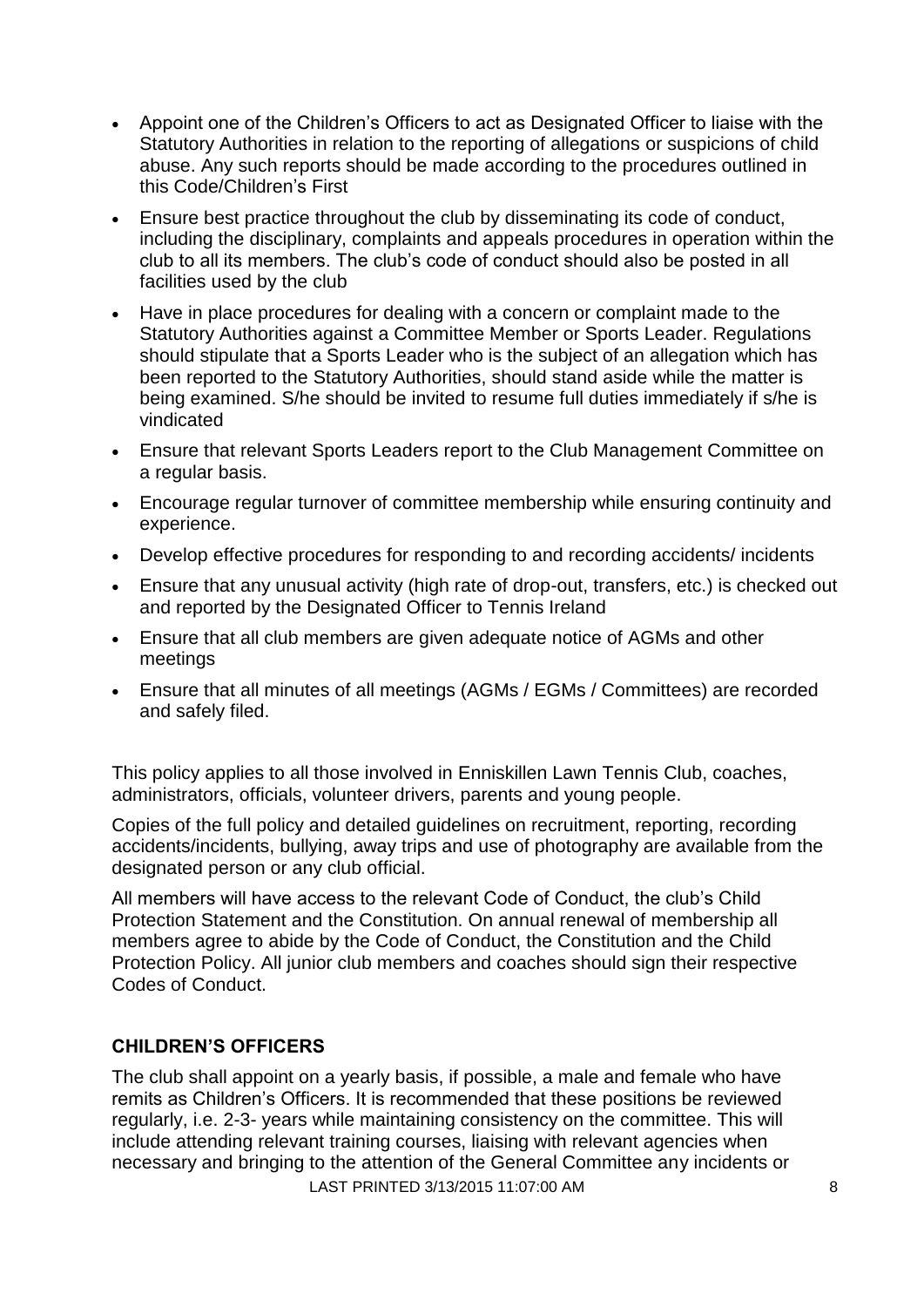information deemed appropriate. At least one of these Children's Officers should sit on the general committee.

Photographs of the Children's Officers should, if possible, be displayed on the club's notice board and website. Names of Children's Officers shall be made known to young members, coaches and parents alike as the Designated Persons to whom concerns will be addressed. If the concern is about the Children's Officer please report to Club Chairperson.

The club has procedures in place for dealing with any concern or allegation of abuse either within the club or externally, but the first point of contact for a child, parent/guardian or coach should be the Children's Officer, although any individual has the right to contact the HSE / Social Services or the Police if they have a concern about a child's safety.

#### **EQUALITY STATEMENT**

All children should be valued and treated in an equitable and fair manner regardless of ability, age, sex, religion, social and ethnic background or political persuasion. Children, irrespective of ability or disability should be involved in sports activities in an integrated and inclusive way, whenever possible, thus allowing them to participate to their full potential alongside other children (Code of Ethics and Good Practice for Children's Sport 2000)

Enniskillen Lawn Tennis Club recognises the additional vulnerability of some children and the extra difficulties they may face when seeking help, i.e.

- Dependency due to disability may make some children feel powerless
- On occasions possible limited ability to communicate their feelings
- A negative self image can make children vulnerable to manipulation by others

To address this vulnerability coaches will seek guidance on working with children with a disability from external agencies, parents / guardians and the children themselves.

#### **CONFIDENTIALITY STATEMENT**

We at Enniskillen Lawn Tennis Club recognise that the legal principle that the welfare of the child is paramount means that consideration of confidentiality should not be allowed to override the right of children to be protected from harm. Everyone in our organisation, including children, must be aware that they can never promise to keep secrets. However, information of a confidential nature will only be communicated on a 'need to know' basis.

## **11 Club Assets**

The Club's assets and finances shall be used solely to further the objects of the Club.

#### **12 Dissolution of Club**

LAST PRINTED 3/13/2015 11:07:00 AM 9